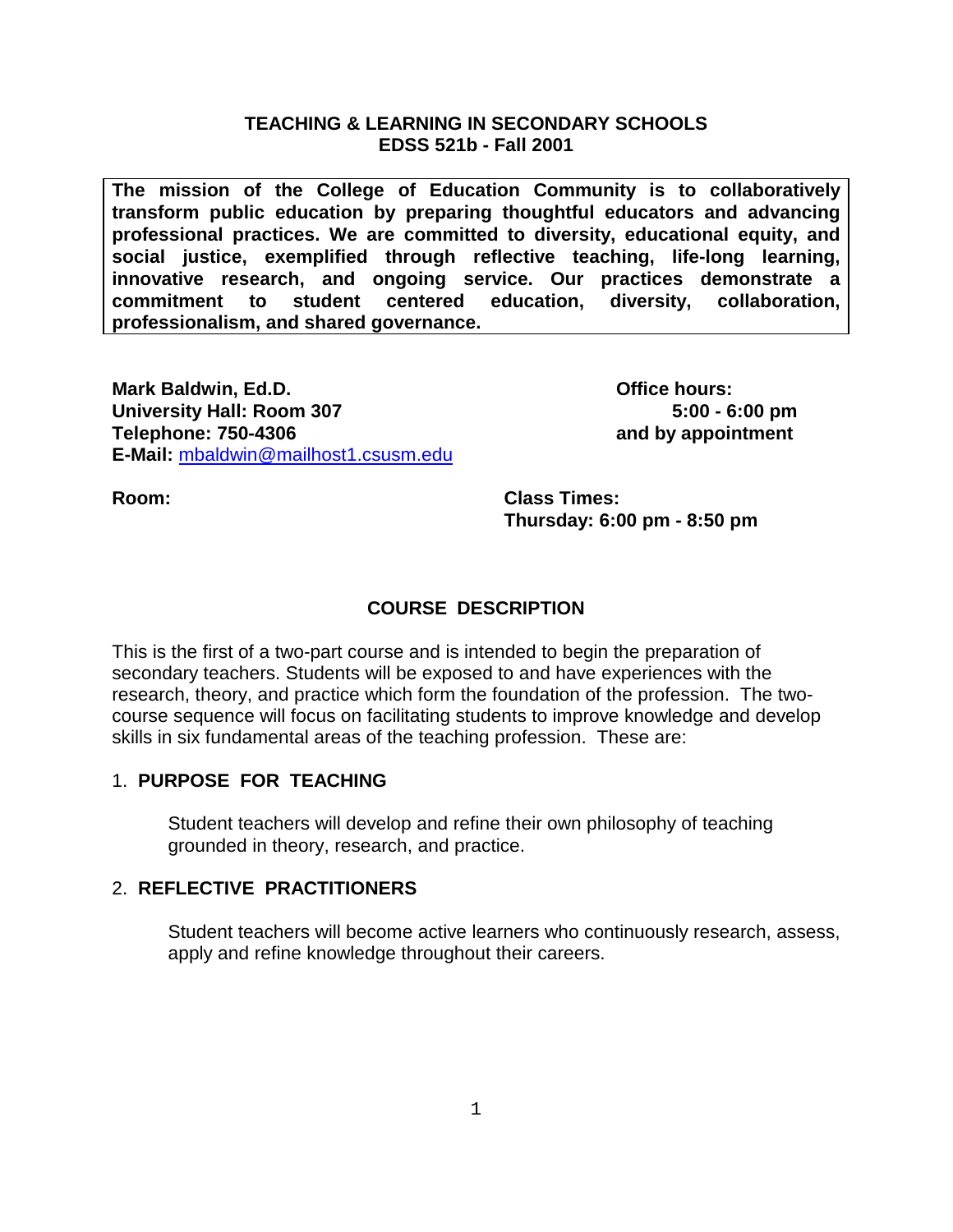## 3. **PROFESSIONAL KNOWLEDGE**

Student teachers will increase their understanding of the principles of learning, curriculum, instruction and assessment as well as demonstrate application of this knowledge in the effective development of learning opportunities for all students.

## 4. **STUDENT FOCUS**

Student teachers will work equitably and effectively with all students by respecting the diversity of ethnicity, race, gender and distinctive characteristics of each individual.

# 5. **TEACHING AS A PROFESSION**

Student teachers will exhibit appreciation and practice of the principles, ethics and responsibilities of the profession.

# 6. **COLLABORATIVE RELATIONSHIPS**

Student teachers will practice collaboration and create partnerships with colleagues, students, parents, businesses and community agencies.

EDSS 521b is a continuation of a two-course sequence. The focus of part two will be on assessment, issues of adolescent development, diversity, ethnic identity, and a review of instructional planning.

**Please Note: Each course in the Single Subject Part Time Program requires 15 hours of observation/participation in secondary schools.**

# **REQUIRED TEXTS: [Used in both 521a & 521b]**

Callahan, J.F., Clark, L.H., & Kellough, R.D. (1998). Teaching in the Middle and Secondary Schools (6<sup>th</sup> ed.). Englewood Cliffs, New Jersey: Prentice-Hall.

Kohl, Herbert (1994). I Won't Learn From You. New York, New York: New Press

Rethinking Schools (1994). Rethinking Our Classrooms.

Various handouts as provided by the instructor.

## **ASSIGNMENTS AND GRADING**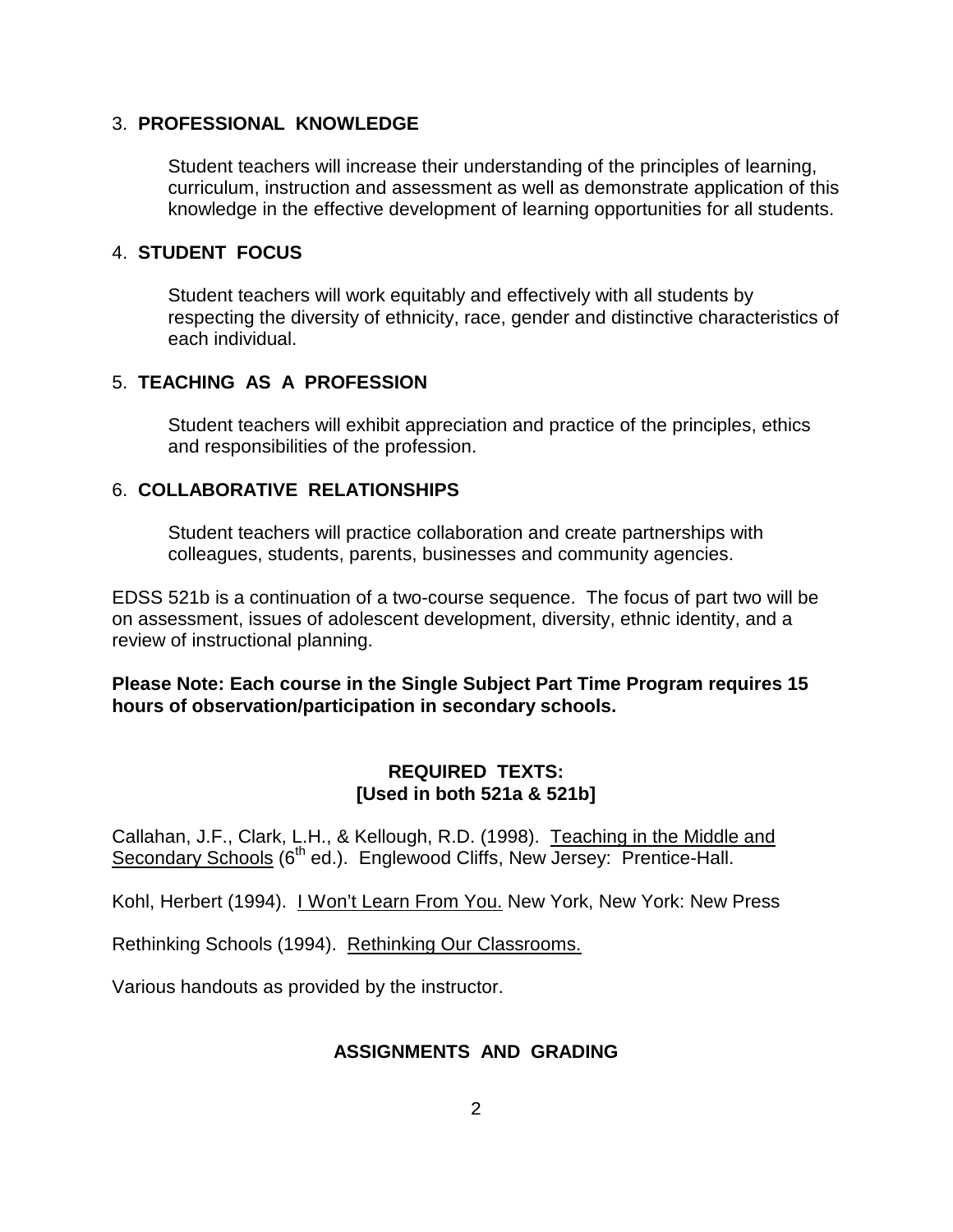All assignments should be typed and reflective of graduate level work. No late work will be accepted without prior approval. Assignments will be discussed in more detail in class.

#### **College of Education Attendance Policy**

Due to the participatory nature of this course, all students are expected to attend all classes and participate actively. Absences and late arrivals will affect the final grade. At a minimum, students must attend more than 80% of class time, or s/he **may not receive a passing grade** for the course at the discretion of the instructor. Should you have extenuating circumstances, please contact us.

#### ATTENDANCE AND PARTICIPATION (10%)

The course is designed to be participatory in nature, therefore your attendance and participation are important. Absences must be made up and may affect the final grade. Students are expected to be on time and prepared for class. Any student missing more than two classes will not receive credit for the course.

#### READING LOGS (20%)

Students will be assigned homework from the texts or related readings. Students should be prepared to present their responses to the readings in the form of a double entry reading response log at the next class meeting. The log may be typed or hand written (printed). The format to be used for the log will be explained in class.

#### JOURNALS / OBSERVATION REPORTS (20%)

Reflective journal entries (format for the journals will be provided) will be generated which focus on one specific elements of classroom life and student behavior: Instructional Variety. The will also be one other journal assignment, based either on your own teaching or on an observation of a teacher. The instructor will provide a more detailed explanation of the assignment. Please note, this is a similar assignment as given in EDSS 530.

#### CASE STUDY OF AN ADOLESCENT (30%)

Students will "shadow" one adolescent for a whole day. A report will be generated from observations and interactions with this student.

#### REFLECTIVE ESSAYS (20%)

A reflective essay will be assigned during the semester. Students will be given a broad range of topics to explore.

## **GRADING SCALE**